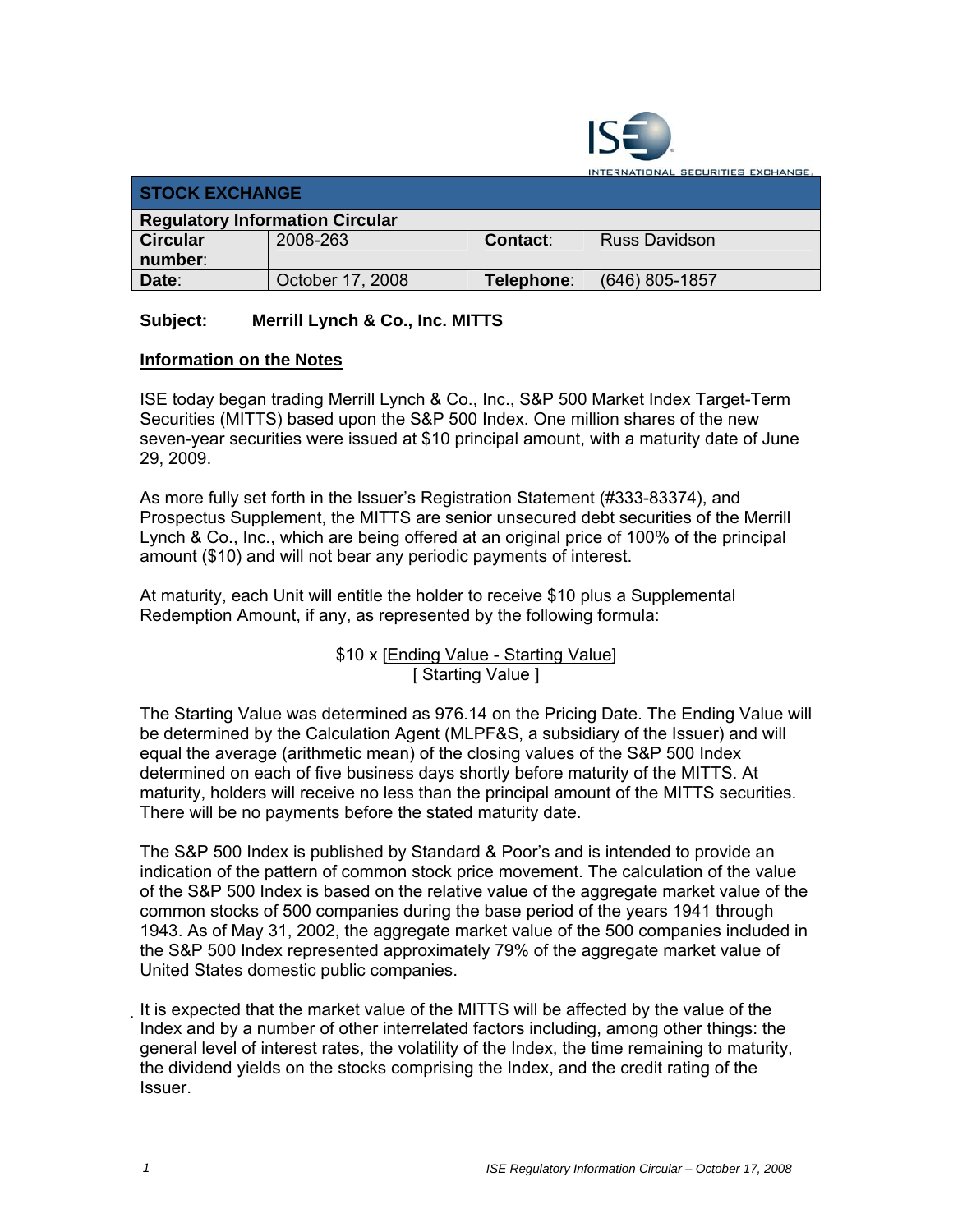A beneficial owner of the Securities may receive no Supplemental Amount at maturity, or a Supplemental Redemption Amount that is below what the Companies in the index would pay as interest on a senior debt security with a similar maturity as that of the MITTS. The return of principal of the MITTS at maturity and the payment of the Supplemental Redemption Amount, if any, may not reflect the full opportunity costs implied by inflation or other factors relating to the time value of money.

The return a holder will receive on the MITTS, if any, will not be the same as the return that you would earn if you actually owned each of the common stocks underlying the Index and received the dividends paid on those stocks.

Ownership of the MITTS will be maintained in book-entry form by or through The Depository Trust Company. Beneficial owners of MLW will not have the right to receive physical certificates evidencing their ownership under very limited circumstances.

MLW will be quoted and trade as an equity issue in round lots of 100, and will trade "flat" without accrued interest.

Trading in the shares on ISE is on a UTP basis and is subject to ISE equity trading rules. The shares will trade from 9:00 a.m. until 4:00 p.m. Eastern Time. Equity Electronic Access Members ("Equity EAMs") trading the shares during the Pre-Market Session are exposed to the risk of the lack of the calculation or dissemination of underlying index value or intraday indicative value ("IIV"). For certain derivative securities products, an updated underlying index value or IIV may not be calculated or publicly disseminated in the Pre-Market hours. Since the underlying index value and IIV are not calculated or widely disseminated during Pre-Market hours, an investor who is unable to calculate implied values for certain derivative securities products during Pre-Market hours may be at a disadvantage to market professionals.

Equity EAMs also should review NASD Notice to Members 03-71 for guidance on trading these products. The Notice reminds members of their obligations to: (1) conduct adequate due diligence to understand the features of the product; (2) perform a reasonable-basis suitability analysis; (3) perform customer-specific suitability analysis in connection with any recommended transactions; (4) provide a balanced disclosure of both the risks and rewards associated with the particular product, especially when selling to retail investors; (5) implement appropriate internal controls; and (6) train registered persons regarding the features, risk and suitability of these products.

**This Regulatory Information Circular is not a statutory Prospectus. Equity EAMs should consult the Trust's Registration Statement, SAI, Prospectus and the Fund's website for relevant information.**